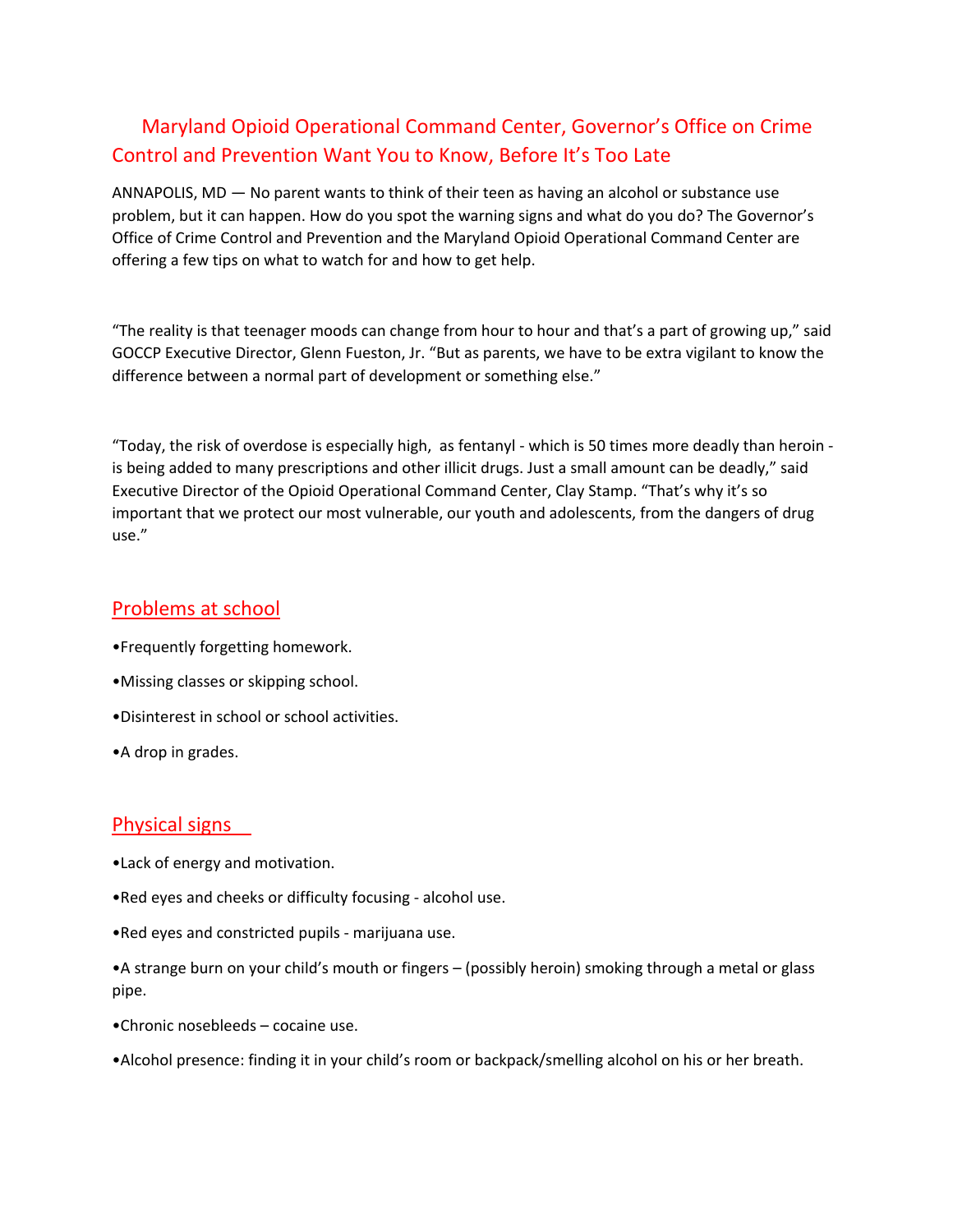#### Neglected appearance

•Lack of interest in clothing, grooming, or appearance is not normal. Teenagers are usually very concerned about how they look.

## Changes in behavior

- •Teenagers enjoy privacy, but be aware of excessive attempts to be alone.
- •Exaggerated efforts not to allow family members into their rooms.
- •Not letting you know where they go with friends, or whom they go with.
- •Breaking curfew without a good excuse.
- •Changes in relationships with family.

## Changes in friends

- •No longer is friends with childhood friends.
- •Seems interested in hanging out with older kids.
- •Acts secretive about spending time with new friends.

#### Money issues

- •Sudden requests for money without a good reason.
- •Money stolen from your wallet or from safe places at home.
- •Items gone from your home. (May be sold to buy drugs.)

## Specific smells

•Odor of marijuana, cigarettes, or alcohol on teen's breath, on clothing, in the bedroom, or in the car.

# Drug paraphernalia